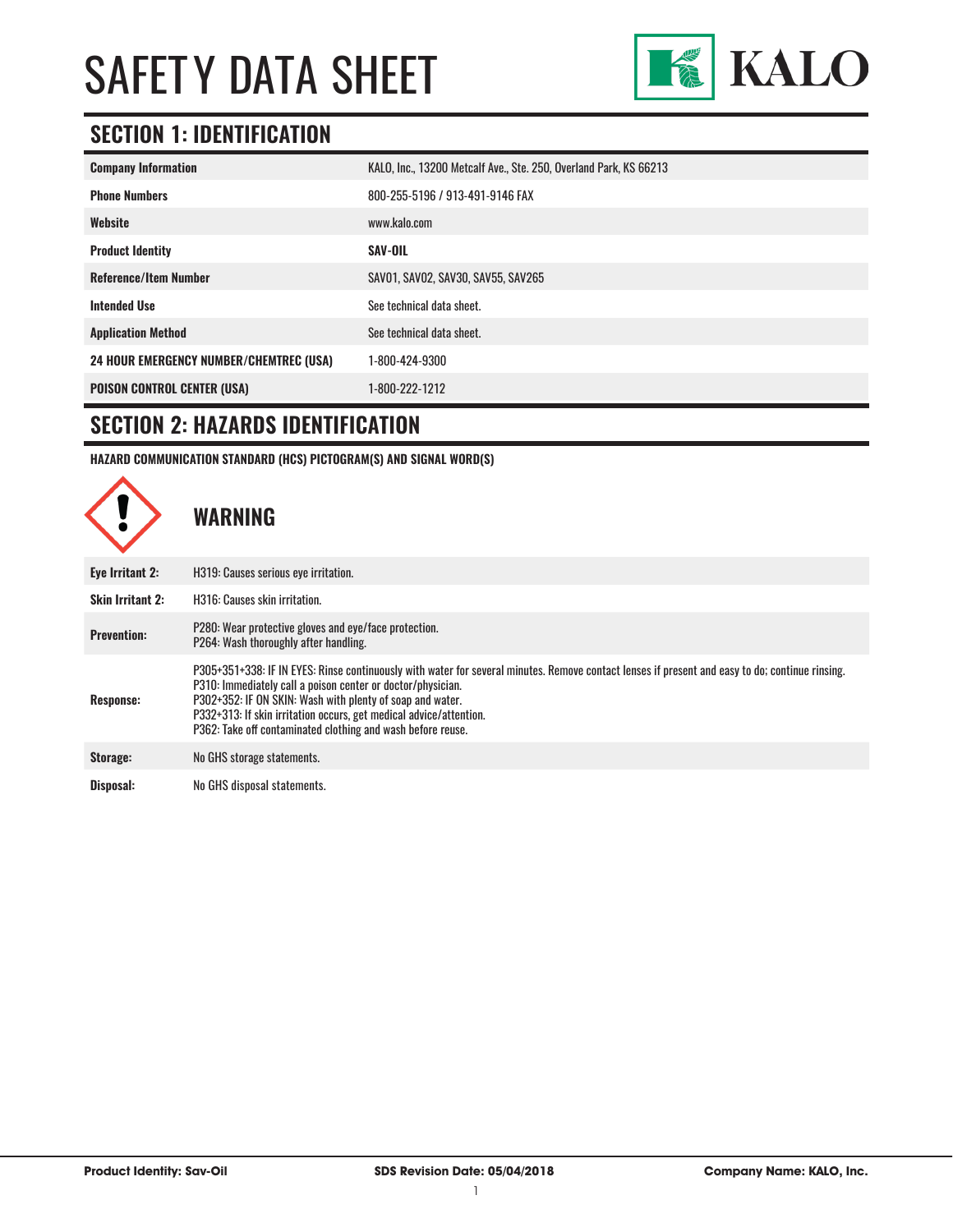

### **SECTION 3: COMPOSITION/INFORMATION ON INGREDIENTS**

**This product is labeled with the following GHS classifications, as it contains substances that present a hazard within the meaning of the relevant State and Federal Hazardous Substances regulations.** 

| <b>Ingredient/Chemical Designations:</b> | <b>Solvent</b>                                                                                                 |
|------------------------------------------|----------------------------------------------------------------------------------------------------------------|
| <b>CAS No.:</b>                          | Proprietary                                                                                                    |
| Weight %:                                | $50 - 75$                                                                                                      |
| Notes:                                   | [1] Substance classified with a health or environmental hazard.                                                |
|                                          |                                                                                                                |
| <b>Ingredient/Chemical Designations:</b> | <b>Surfactant</b>                                                                                              |
| <b>CAS No.:</b>                          | Proprietary                                                                                                    |
| Weight %:                                | $10 - 25$                                                                                                      |
| Notes:                                   | [1] Substance classified with a health or environmental hazard.                                                |
|                                          |                                                                                                                |
| <b>Ingredient/Chemical Designations:</b> | <b>Surfactant</b>                                                                                              |
| <b>CAS No.:</b>                          | Proprietary                                                                                                    |
| Weight %:                                | $1.0 - 10$                                                                                                     |
| Notes:                                   | [1] Substance classified with a health or environmental hazard.                                                |
|                                          |                                                                                                                |
| <b>Ingredient/Chemical Designations:</b> | <b>Surfactant</b>                                                                                              |
| <b>CAS No.:</b>                          | Proprietary                                                                                                    |
| Weight %:                                | $1.0 - 10$                                                                                                     |
| Notes:                                   | [1] Substance classified with a health or environmental hazard.                                                |
|                                          |                                                                                                                |
| <b>Ingredient/Chemical Designations:</b> | Solvent                                                                                                        |
| <b>CAS No.:</b>                          | Proprietary                                                                                                    |
| Weight %:                                | $1.0 - 10$                                                                                                     |
| Notes:                                   | [1] Substance classified with a health or environmental hazard. [2] Substance with a workplace exposure limit. |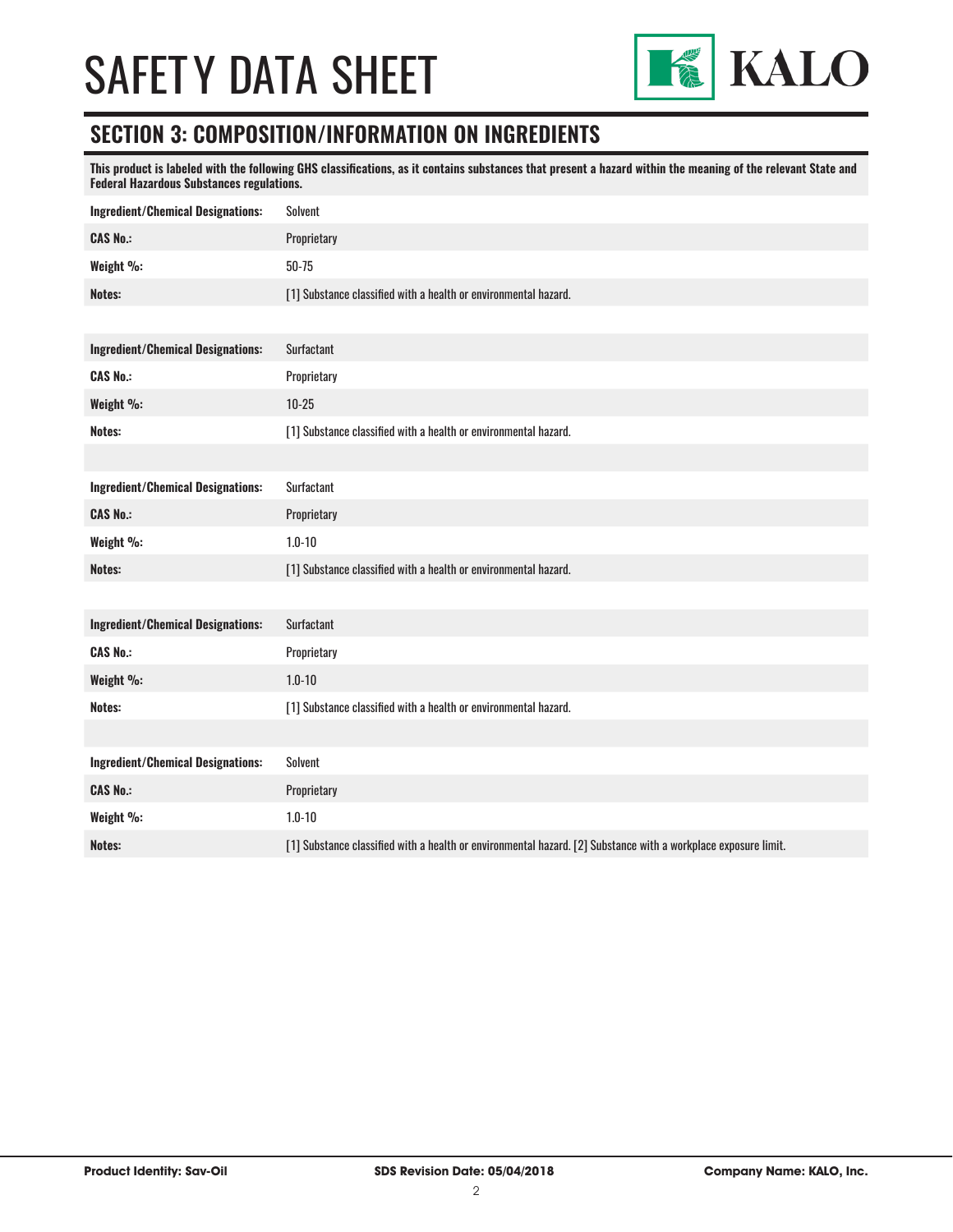

### **SECTION 4: FIRST AID MEASURES**

#### **[DESCRIPTIONS]**

| General:           | In all cases of doubt, or when symptoms persist, seek medical attention. Never give anything by mouth to an unconscious person.                                                                                                         |
|--------------------|-----------------------------------------------------------------------------------------------------------------------------------------------------------------------------------------------------------------------------------------|
| <b>Inhalation:</b> | Remove to fresh air. Keep patient warm and at rest. If breathing is irregular or stopped, give artificial respiration. If unconscious, place in the recovery<br>position and obtain immediate medical attention. Give nothing by mouth. |
| Eyes:              | Irrigate copiously with clean fresh water for at least 10 minutes, holding the eyelids apart and seek medical attention.                                                                                                                |
| <b>Skin:</b>       | Remove contaminated clothing. Wash skin thoroughly with soap and water or use a recognized skin cleanser. Do NOT use solvents or thinners.                                                                                              |
| Ingestion:         | If accidentally swallowed, obtain immediate medical attention. Keep at rest. Do NOT induce vomiting.                                                                                                                                    |
|                    | [MOST IMPORTANT SYMPTOMS AND EFFECTS, BOTH ACUTE AND DELAYED]                                                                                                                                                                           |
| Overview:          | No adverse symptoms or effects anticipated under normal handling conditions. See Section 2 for further details.                                                                                                                         |
| Eyes:              | Causes serious eye irritation.                                                                                                                                                                                                          |
| Skin:              | Causes skin irritation.                                                                                                                                                                                                                 |
|                    |                                                                                                                                                                                                                                         |

## **SECTION 5: FIREFIGHTING MEASURES**

| <b>Extinguishing Media:</b>     | Recommended extinguishing media: alcohol resistant foam, CO <sup>2</sup> , powder, water spray. Do not use water jet.                                                                                                                                                                                                                                  |
|---------------------------------|--------------------------------------------------------------------------------------------------------------------------------------------------------------------------------------------------------------------------------------------------------------------------------------------------------------------------------------------------------|
| <b>Special Hazards:</b>         | Combustion may yield smoke, carbon monoxide, and other products of incomplete combustion. Oxides of sulfur, nitrogen or phosphorus may<br>also be formed.                                                                                                                                                                                              |
| <b>Advice For Firefighters:</b> | Evacuate area. Prevent contamination from run-off of adjacent areas, streams, drinking water and sewers. Do not flush down sewers or other<br>drainage systems. Exposed firefighters must wear standard protective equipment and in enclosed areas self-contained breathing apparatus.<br>Use water-spray to cool fire-exposed surfaces and personnel. |

### **SECTION 6: ACCIDENTAL RELEASE MEASURES**

| <b>Precautions/Procedures:</b>                                         | Keep all sources of ignition away from spill/release. In case of a major spill or spillage in a confined space evacuate the area and<br>check vapor levels.                                                                                                                                                                                                                                                                                                                                                                                                                                                                                                               |
|------------------------------------------------------------------------|---------------------------------------------------------------------------------------------------------------------------------------------------------------------------------------------------------------------------------------------------------------------------------------------------------------------------------------------------------------------------------------------------------------------------------------------------------------------------------------------------------------------------------------------------------------------------------------------------------------------------------------------------------------------------|
| <b>Environmental Precautions:</b>                                      | Do not allow spills to enter drains or water courses.                                                                                                                                                                                                                                                                                                                                                                                                                                                                                                                                                                                                                     |
| <b>Methods and Material For</b><br><b>Containment and Cleaning Up:</b> | Ventilate the area and avoid breathing vapors. Take the personal protective measures listed in Section 8. Contain and absorb spillage<br>with non-combustible materials (e.g. sand/earth/vermiculite). Place in closed containers outside buildings and dispose of according<br>to the Waste Regulations (see Section 13). Clean, preferably with a detergent. Do not use solvents. Do not allow spills to enter drains<br>or water courses. If drains, sewers, streams or lakes are contaminated, inform the local water company immediately. In the case of<br>contamination of rivers, streams, or lakes, the Environmental Protection Agency should also be informed. |

### **SECTION 7: HANDLING AND STORAGE**

| <b>Precautions For Safe Handling:</b> | Do not get in eyes, on skin, or on clothing. Do not breathe vapors or mists. Keep container closed. Use only with adequate<br>ventilation. Use good personal hygiene practices. Wash hands before eating, drinking, smoking. Remove contaminated clothing and<br>wash before reuse. Destroy contaminated belts and shoes and other items that cannot be decontaminated.<br>See Section 2 for further details. |
|---------------------------------------|---------------------------------------------------------------------------------------------------------------------------------------------------------------------------------------------------------------------------------------------------------------------------------------------------------------------------------------------------------------------------------------------------------------|
| <b>Conditions For Safe Storage:</b>   | Store in tightly closed containers in dry, well-ventilated area, away from excessive heat and incompatibles.<br>See Section 2 for further details.                                                                                                                                                                                                                                                            |
| <b>Incompatible Materials:</b>        | Oxidizing agents.                                                                                                                                                                                                                                                                                                                                                                                             |
| <b>Specific End Use(s):</b>           | See technical data sheet.                                                                                                                                                                                                                                                                                                                                                                                     |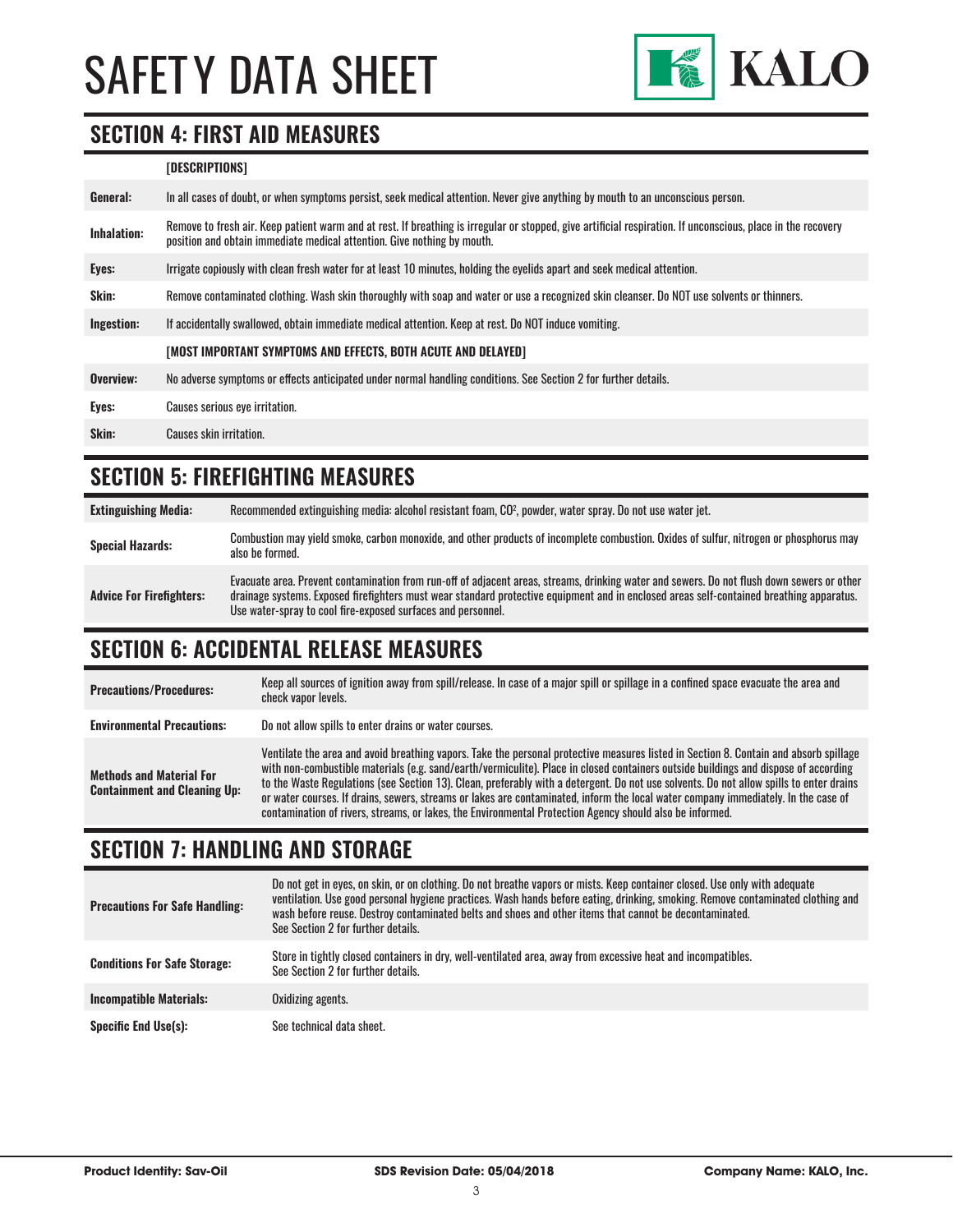

## **SECTION 8: EXPOSURE CONTROLS/PERSONAL PROTECTION**

**Exposure Data:** This product contains the following ingredients with established limits for exposure under OSHA, ACGIH and/or NIOSH.

| <b>CAS No.</b> | Ingredient                    | <b>Source</b>         | Value                                                                             |
|----------------|-------------------------------|-----------------------|-----------------------------------------------------------------------------------|
|                |                               | <b>OSHA</b>           | TWA: 100 ppm (300 mg/m <sup>3</sup> )                                             |
| Proprietary    | <b>Proprietary Solvent</b>    | <b>ACGIH</b>          | TWA: 15 ppm / Ceiling: 30 ppm                                                     |
|                |                               | <b>NIOSH</b>          | $C: 50$ ppm $(150 \text{ mg/m}^3)$ [skin]                                         |
| <b>CAS No.</b> | Ingredient                    | <b>Source</b>         | Value                                                                             |
|                |                               | <b>OSHA</b>           | No established limit.                                                             |
| 0009005-65-6   | <b>Proprietary Surfactant</b> | <b>ACGIH</b>          | No established limit.                                                             |
|                |                               | <b>NIOSH</b>          | No established limit.                                                             |
| <b>CAS No.</b> | Ingredient                    | <b>Source</b>         | Value                                                                             |
|                |                               | <b>OSHA</b>           | TWA: 100 ppm (600 mg/m <sup>3</sup> ) [skin]                                      |
| 0034590-94-8   | <b>Proprietary Surfactant</b> | ACGIH                 | TWA: 100 ppm STEL: 150 ppm [skin]                                                 |
|                |                               | NIOSH                 | TWA: 100 ppm (600 mg/m <sup>3</sup> ) ST: 150 ppm (900 mg/m <sup>3</sup> ) [skin] |
| <b>CAS No.</b> | Ingredient                    | <b>Source</b>         | Value                                                                             |
|                |                               | <b>OSHA</b>           | TWA: $5mg/m^3$ , 8 hours                                                          |
| Proprietary    | <b>Proprietary Solvent</b>    | <b>ACGIH</b>          | TWA: 5mg/m <sup>3</sup> / STEL: 10 mg/m <sup>3</sup> as oil mist if generated     |
|                | <b>NIOSH</b>                  | No established limit. |                                                                                   |
| <b>CAS No.</b> | Ingredient                    | <b>Source</b>         | Value                                                                             |
|                |                               | <b>OSHA</b>           | No established limit.                                                             |
| 0073038-25-2   | <b>Proprietary Surfactant</b> | <b>ACGIH</b>          | No established limit.                                                             |
|                |                               | NIOSH                 | No established limit.                                                             |

#### **Carcinogen Data:** This product contains no ingredients (at greater than 0.1%) that are suspected of being or known to be a carcinogen under OSHA, NTP or IARC.

|                              | [PERSONAL PROTECTIVE EQUIPMENT]                                                                                                                                                                                                                                                                                                        |
|------------------------------|----------------------------------------------------------------------------------------------------------------------------------------------------------------------------------------------------------------------------------------------------------------------------------------------------------------------------------------|
| <b>Respiratory:</b>          | If workers are exposed to concentrations above the exposure limit, they must use the appropriate certified respirators.                                                                                                                                                                                                                |
| Eyes:                        | Wear safety eyewear (e.g. safety spectacles/goggles/visors) to protect against the splash of liquids.                                                                                                                                                                                                                                  |
| Skin:                        | Overalls, which cover the body, arms, and legs, should be worn. Skin should not be exposed. All parts of the body should be washed after<br>contact.                                                                                                                                                                                   |
| <b>Engineering Controls:</b> | Provide adequate ventilation. Where reasonably practicable, this should be achieved by the use of local exhaust ventilation and good general<br>extraction. If these are not sufficient to maintain concentrations of particulates, and any vapor below occupational exposure limits, suitable<br>respiratory protection must be worn. |
| <b>Other Work Practices:</b> | See technical data sheet.                                                                                                                                                                                                                                                                                                              |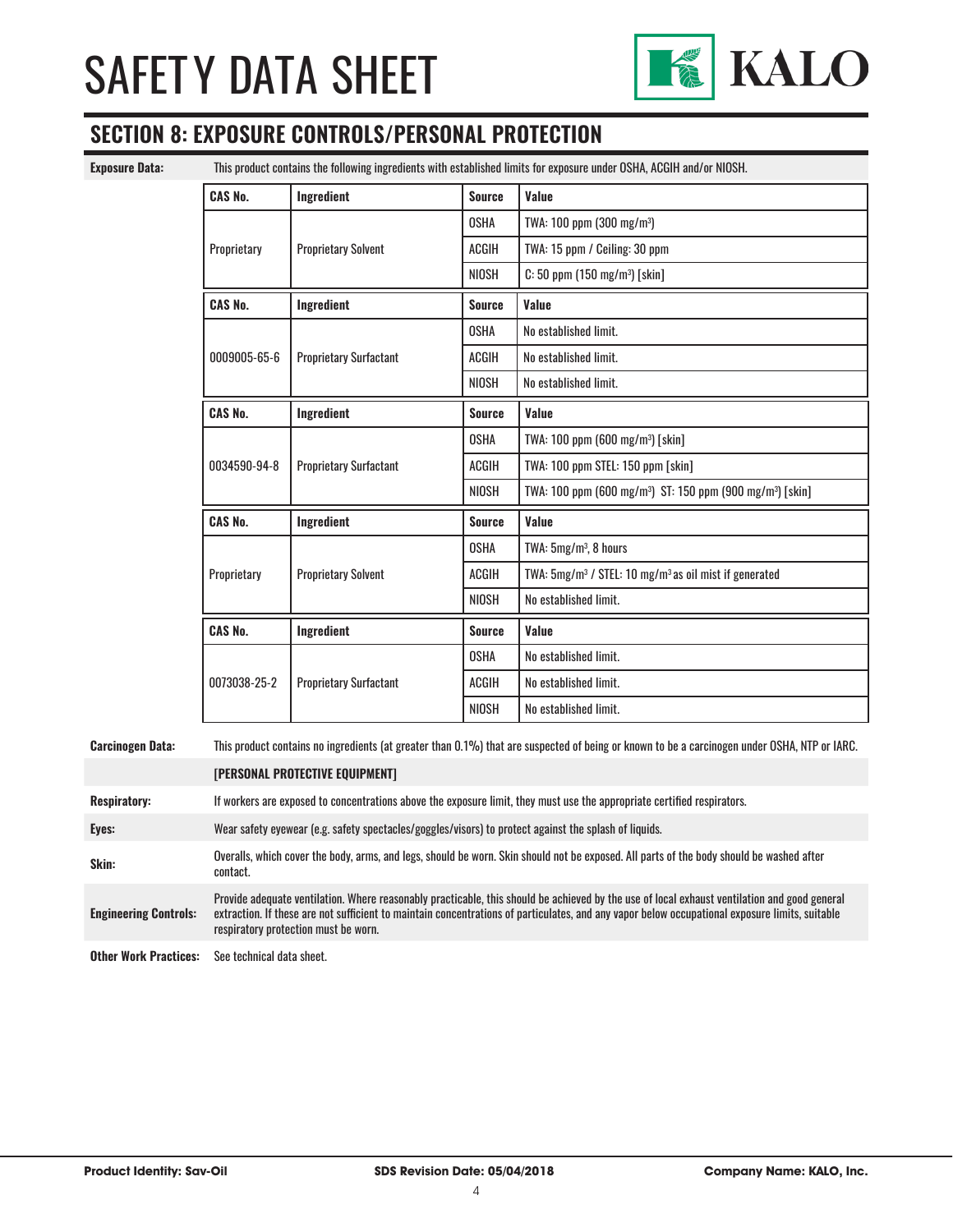

## **SECTION 9: PHYSICAL AND CHEMICAL PROPERTIES**

| Appearance:                                       | Pale Yellow Liquid             |
|---------------------------------------------------|--------------------------------|
| Odor:                                             | Mild                           |
| <b>Odor Threshold:</b>                            | <b>Not Measured</b>            |
| pH:                                               | $3-5$                          |
| <b>Specific Gravity:</b>                          | $0.90 - 0.92$                  |
| <b>Flashpoint:</b>                                | >200°F (>93°C) SETA Closed Cup |
| <b>Solubility in Water:</b>                       | <b>Not Measured</b>            |
| Viscosity (cSt):                                  | <b>Not Measured</b>            |
| $VOC\%$ :                                         | <b>Not Measured</b>            |
| Vapor Pressure (Pa):                              | <b>Not Measured</b>            |
| <b>Vapor Density:</b>                             | <b>Not Measured</b>            |
| <b>Melting/Freezing Points:</b>                   | <b>Not Measured</b>            |
| <b>Initial Boiling Point/Range:</b>               | <b>Not Measured</b>            |
| <b>Flammability (Solid, Gas):</b>                 | <b>Not Measured</b>            |
| <b>Upper Flammability/Explosive Limits:</b>       | <b>Not Measured</b>            |
| Lower Flammability/Explosive Limits:              | <b>Not Measured</b>            |
| <b>Decomposition Temperature:</b>                 | <b>Not Measured</b>            |
| <b>Auto-Ignition Temperature:</b>                 | <b>Not Measured</b>            |
| Partition Co-Efficient n-octanol/water (Log Kow): | <b>Not Measured</b>            |
| <b>Evaporation Rate (Ether=1):</b>                | <b>Not Measured</b>            |
| Other:                                            | No other relevant information. |

## **SECTION 10: STABILITY AND REACTIVITY**

| <b>Reactivity:</b>                       | Not chemically reactive.                                                                                |
|------------------------------------------|---------------------------------------------------------------------------------------------------------|
| <b>Chemical Stability:</b>               | Stable under normal ambient and anticipated conditions of use.                                          |
| <b>Hazardous Reactions:</b>              | Hazardous reactions not anticipated.                                                                    |
| <b>Conditions To Avoid:</b>              | Extended exposure to high temperatures can cause decomposition. Avoid all possible sources of ignition. |
| <b>Incompatible Materials:</b>           | Oxidizing agents.                                                                                       |
| <b>Hazardous Decomposition Products:</b> | Not anticipated under normal conditions of use.                                                         |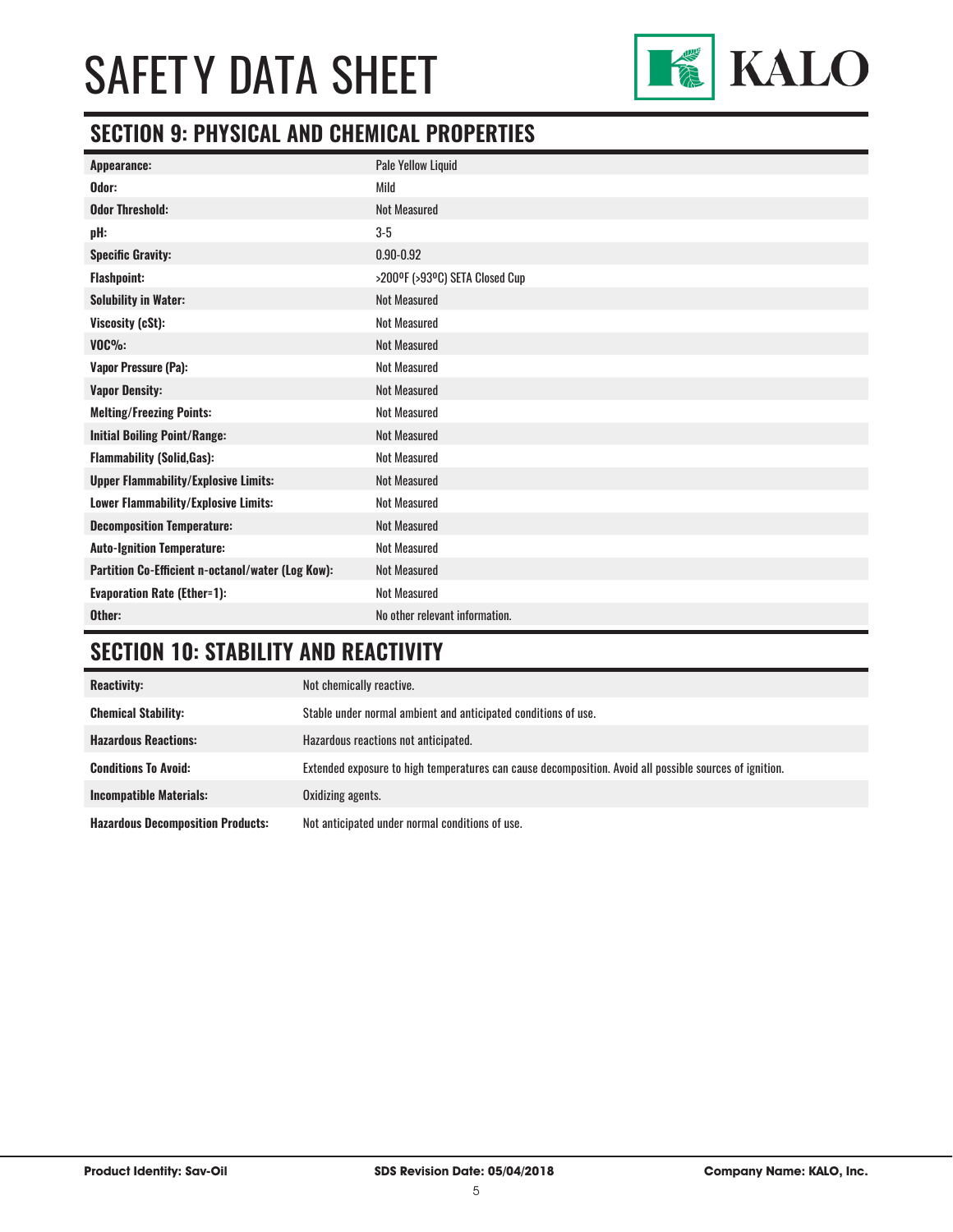

## **SECTION 11: TOXICOLOGICAL INFORMATION**

|  | <b>ACUTE TOXICITY ESTIMATE</b> |
|--|--------------------------------|
|  |                                |

| Ingredients:                                                      | Proprietary blend of solvents and surfactants |                            |
|-------------------------------------------------------------------|-----------------------------------------------|----------------------------|
| Oral LD50mg/kg:                                                   | >2,000.00/Category: NA                        |                            |
| Skin LD50mg/kg:                                                   | >2,000.00/Category: NA                        |                            |
| Inhalation Vapor LC50mg/L/4hr:                                    | >20.00                                        |                            |
| Inhalation Dust/Mist LC50mg/L/4hr:                                | >11.00                                        |                            |
| <b>ITEM</b>                                                       | <b>HAZARD</b>                                 | <b>CATEGORY</b>            |
| <b>Acute Toxicity (mouth):</b>                                    | Not Applicable                                | $\overline{\phantom{a}}$   |
| <b>Acute Toxicity (skin):</b>                                     | Not Applicable                                | --                         |
| <b>Acute Toxicity (inhalation):</b>                               | Not Applicable                                | $\overline{\phantom{a}}$   |
| <b>Skin Corrosion/Irritation:</b>                                 | <b>Causes skin irritation.</b>                | $\mathbf{2}$               |
| <b>Eye Damage/Irritation:</b>                                     | <b>Causes serious eye irritation</b>          | $\overline{2}$             |
| <b>Sensitization (respiratory):</b>                               | <b>Not Applicable</b>                         | $\overline{\phantom{a}}$   |
| <b>Sensitization (skin):</b>                                      | Not Applicable                                | $\overline{\phantom{a}}$   |
| <b>Germ Toxicity:</b>                                             | <b>Not Applicable</b>                         | $\overline{\phantom{a}}$   |
| <b>Carcinogenicity:</b>                                           | Not Applicable                                | $\overline{\phantom{a}}$ . |
| <b>Reproductive Toxicity:</b>                                     | <b>Not Applicable</b>                         | --                         |
| Specific Target Organ Systemic Toxicity-Single Exposure:          | Not Applicable                                | $-$                        |
| <b>Specific Target Organ Systemic Toxicity-Repeated Exposure:</b> | Not Applicable                                | --                         |
| <b>Aspiration Hazard:</b>                                         | <b>Not Applicable</b>                         | $\overline{\phantom{a}}$   |

### **SECTION 12: ECOLOGICAL INFORMATION**

| <b>Toxicity:</b>                       | No additional information provided for this product.  |  |
|----------------------------------------|-------------------------------------------------------|--|
| <b>Persistence and Degradability:</b>  | There is no data available on the preparation itself. |  |
| <b>Bioaccumulative Potential:</b>      | Not measured.                                         |  |
| <b>Mobility In Soil:</b>               | No data available.                                    |  |
| <b>Results of PBT and vPvB Assess:</b> | This product contains no PBT/vPvB chemicals.          |  |
| <b>Other Adverse Effects:</b>          | No data available.                                    |  |

## **SECTION 13: DISPOSAL CONSIDERATIONS**

**Waste Treatment Methods:**

Do not allow into drains or water courses. Wastes and emptied containers should be disposed of in accordance with regulations made under the Control of Pollution Act and the Environmental Protection Act. Using information provided in this data sheet advice should be obtained from the Waste Regulation Authority, whether the special waste regulations apply. Dispose of contents in accordance with local and national regulations.